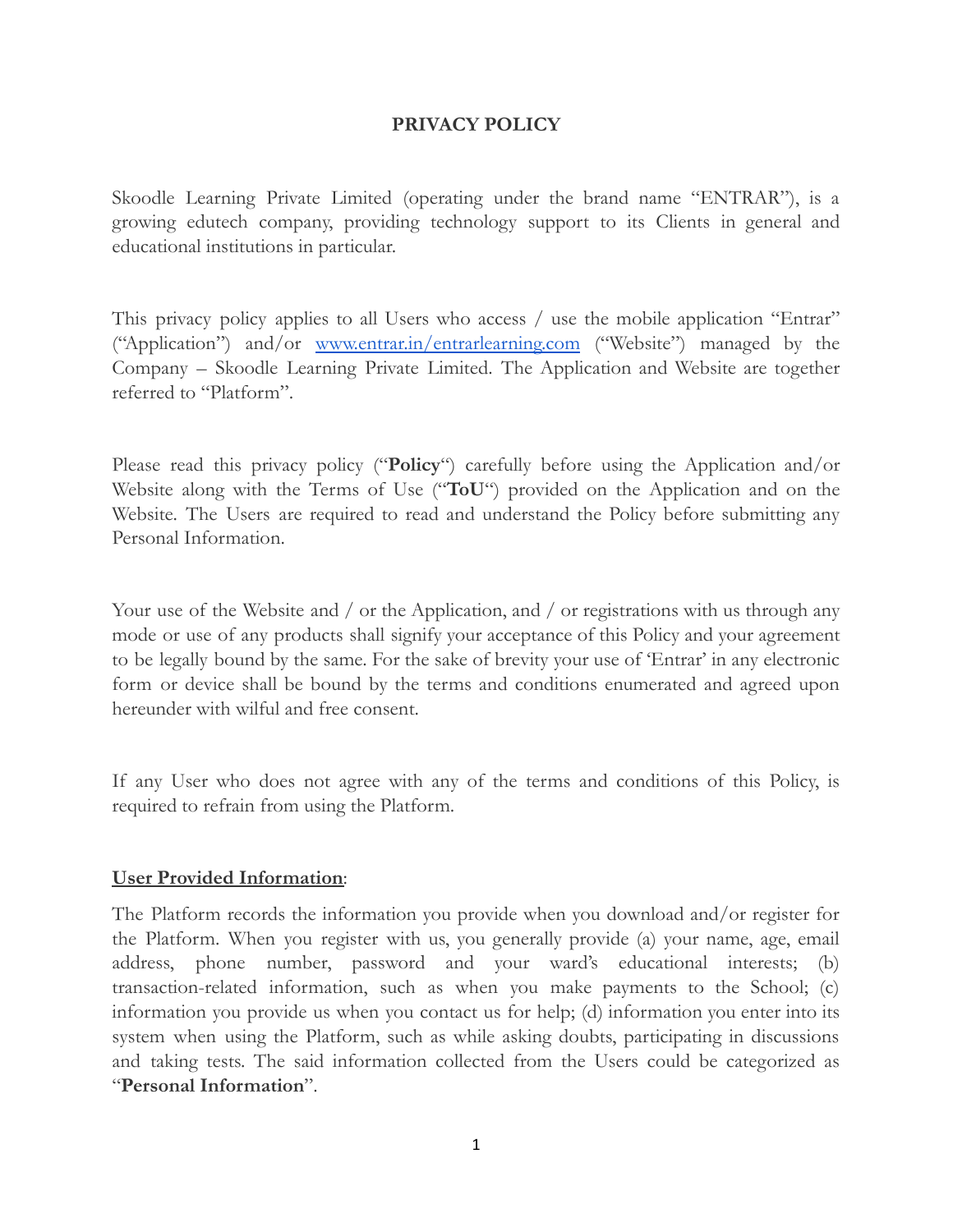Entrar may use this Information to contact you from time to time, to provide you with the Services, important information and required notices. Entrar will request you when it needs more information that personally identifies you (personal information) or allows us to contact you.

In order to have access to all the features and benefits on our Platform, a User is required to first create an account on our Platform. To create an account, a User is required to provide Personal Information as may be required during the registration. Once the login ID and Password is created, Entrar will not differentiate between who is using the device to access the Platform, so long as the log in/access credentials match with yours. In order to make the best use of the Platform and enable your Information to be captured accurately on the Platform, it is essential that you have logged in using your own credentials.

A User can, at any time while using the Platform, have an option to withdraw your consent given earlier to it, to use such Personal Information. Withdrawal of the consent by a User is required to be sent in writing to us at the contact details provided in this Policy below. In any such event, Entrar or the Company fully reserves the right to withdraw further usage of the Application/Website or provide any further Services to the User.

# **Automatically Collected Information**:

In addition, the Platform may collect certain information automatically, including, but not limited to, the type of mobile device the you use, your mobile devices unique device ID, the IP address of your mobile device, your mobile operating system, the type of mobile Internet browsers you use, and information about the way you use the Platform. As is true for most Mobile applications, Entrar also collects other relevant information as per the permissions that you provide.

Entrar uses an outside processing company to enable the User to make payments for the services availed by the User on the Platform. Entrar does not retain, share, store or use personally identifiable information of the User related to payment.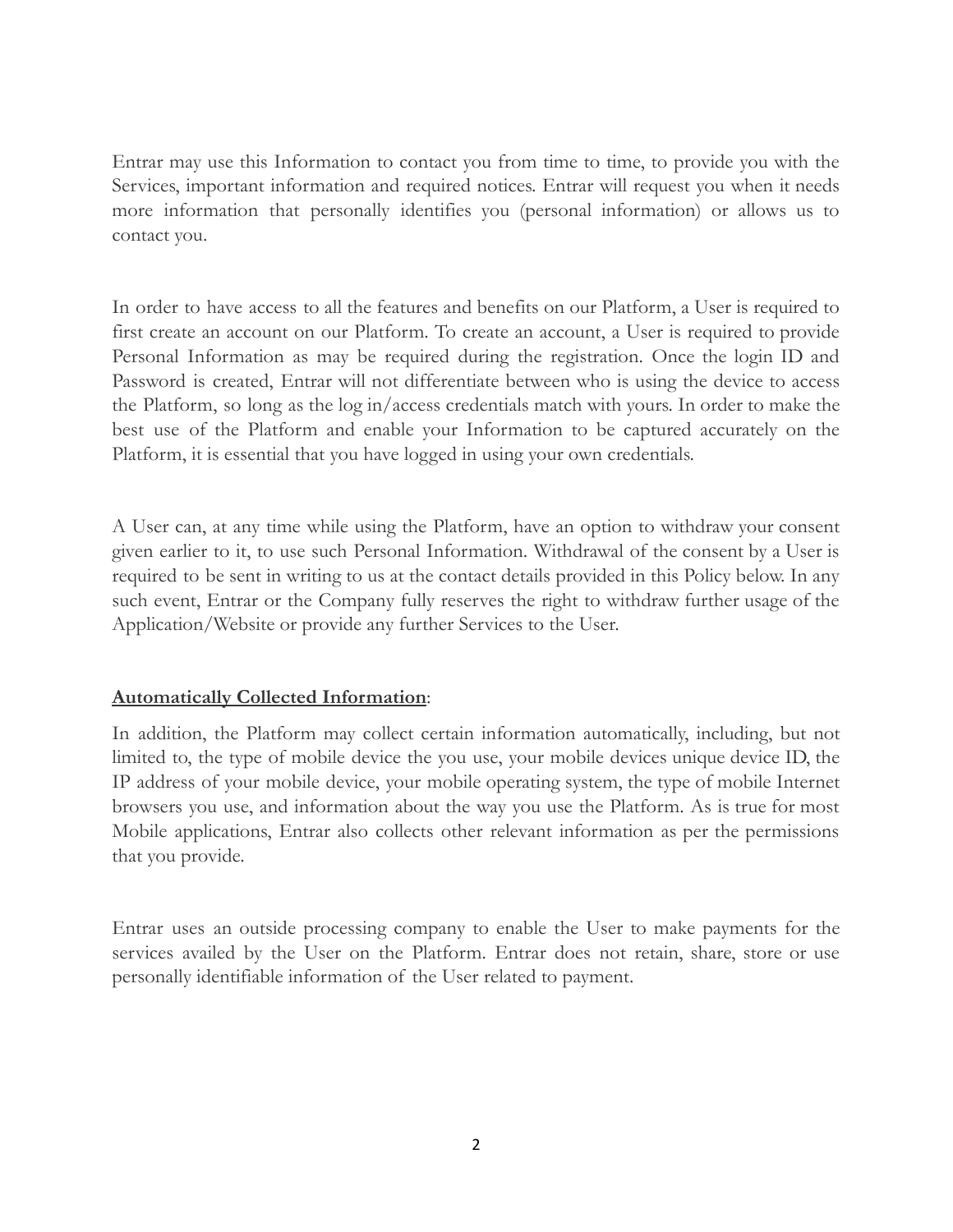### **Use of your Personal Information**:

While availing our services, you will provide access to Entrar with your Personal information. Entrar uses the collected Information to analyse trends, to conduct research, to administer the Platform, to learn about each User's learning patterns and movements around the Platform and to gather demographic information and usage behaviour about its User base as a whole. Entrar shall use your Personal information to communicate with you. The said communication can either be by calls, texts or mails. If at any time you wish to not receive any communication from our end, you opt-out of the same by writing to us at hello@entrar.in

Entrar may disclose Information:

- as required by law, such as to comply with any legal process;
- to enforce applicable ToU, including investigation of potential violations thereof;
- when it believes in good faith that the disclosure is necessary to protect its rights, protect your safety or the safety of others, investigate fraud, address security or technical issues or respond to a government request;
- with any third party service providers in order to personalize the Application/Website for a better user experience and to perform behavioural analysis;

Any portion of the Information containing personal data relating to minors provided by you shall be deemed to be given with the consent of the minor's legal guardian. Such consent is deemed to be provided by your registration with Entrar.

# **Access to your Personal Information**:

Entrar will provide you with the means to ensure that your Personal Information is correct and current. If you have filled out a User Profile, it will provide an obvious way for you to access and change your profile on its Products. Entrar adopts stringent security measures to protect your password from being exposed or disclosed to anyone. However, we strongly recommend that the User reset/change the Password every SIX (6) Months. Entrar will have a right to reset the same for the User, with your prior approval as per standard web practices.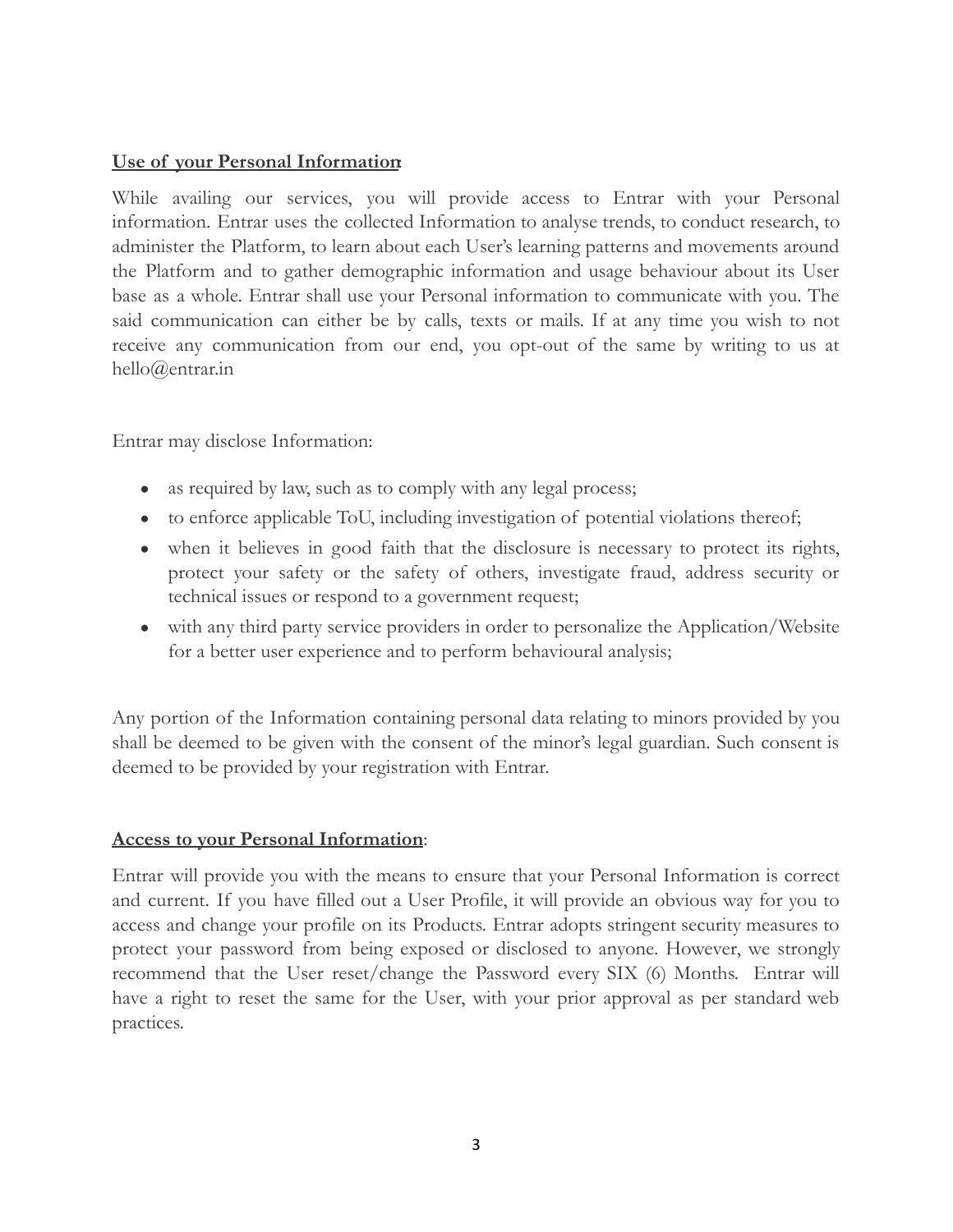### **Cookies**:

Entrar sends cookies (small files containing a string of characters) to your computer, thereby uniquely identifying your browser. Cookies are used to track your preferences, help you login faster, and aggregated to determine user trends. This data is used to improve its offerings, such as providing more content in areas of greater interest to a majority of users.

Most browsers are initially set up to accept cookies, but you can reset your browser to refuse all cookies or to indicate when a cookie is being sent.

#### Disclaimer:

Some of Entrar's features and services may not function properly if your cookies are disabled.

### **Alerts**:

Entrar may alert you by email or phone (through sms/call) to inform you about new service offerings or other information which it perceives might be useful for you.

# **Security**:

Entrar is concerned about safeguarding the confidentiality of your Information. Entrar provides physical, electronic, and procedural safeguards to protect Information it processes and maintains. Entrar limits access to this Information to authorized employees only, who need to know that information in order to operate, develop or improve its Application/ Website. Please be aware that, although Entrar's endeavour is to provide stringent security, for information it possesses and maintains, no security system can prevent all potential security breaches.

#### **Log information**:

When you access Entrar's Website, its servers automatically record information that your browser sends whenever you visit a website. These server logs may include information such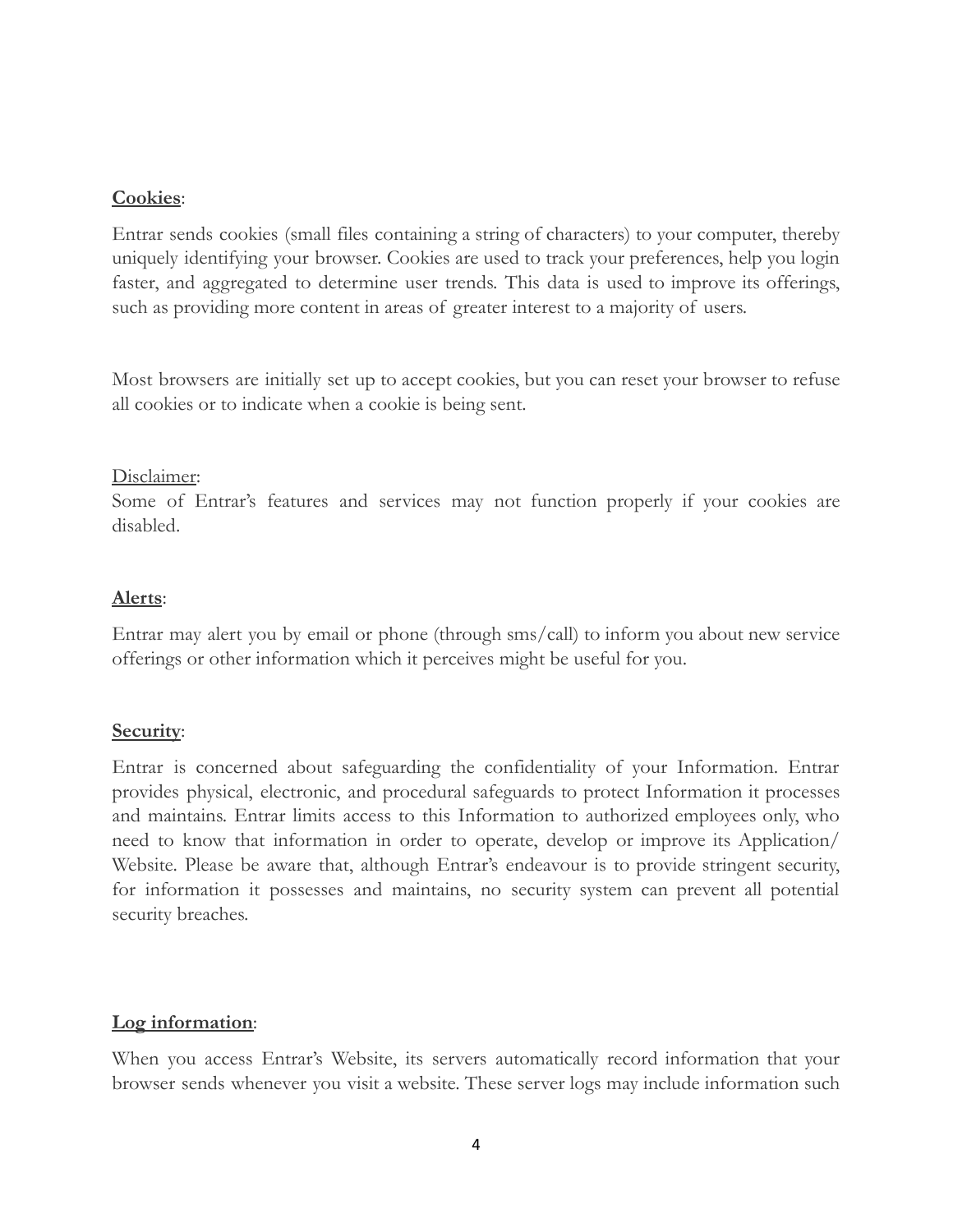as your web request, internet protocol address, browser type, browser language, the date and time of your request and one or more cookies that may uniquely identify your browser.

### **User Communications**:

When you send an email or other communication to Entrar, it may retain those communications in order to process your inquiries, respond to your requests and improve our Services.

# **Changes to this Statement**:

As the Company (Skoodle Learning Private Limited) evolves, its privacy policy will need to evolve as well to cover new situations. You are advised to review this Policy regularly for any changes, as continued use is deemed approval of all changes. Entrar shall not be required to notify its Users of any changes made to this Policy.

# **Your Consent**:

Entrar believes that every user of our Application/ Website (Platform) must be in a position to provide an informed consent prior to providing any Information required for the use of the Platform. By registering with it, you are expressly consenting to its collection, processing, storing, disclosing and handling of your information as set forth in this Policy now and as amended by us. Processing, your information in any way, including, but not limited to, collecting, storing, deleting, using, combining, sharing, transferring and disclosing information, all of which activities will take place in India. If you reside outside India your information will be transferred, processed and stored in accordance with the applicable data protection laws of India.

# **Contact Information**:

If you have any Complaint or Grievance with respect to the Website and/or Privacy Policy and/or ToU, please feel free to write to us at: hello@entrar.in. All reasonable efforts will be made to address your grievance at the earliest possible opportunity.

Reach out to us on entrar.in, in case of any queries.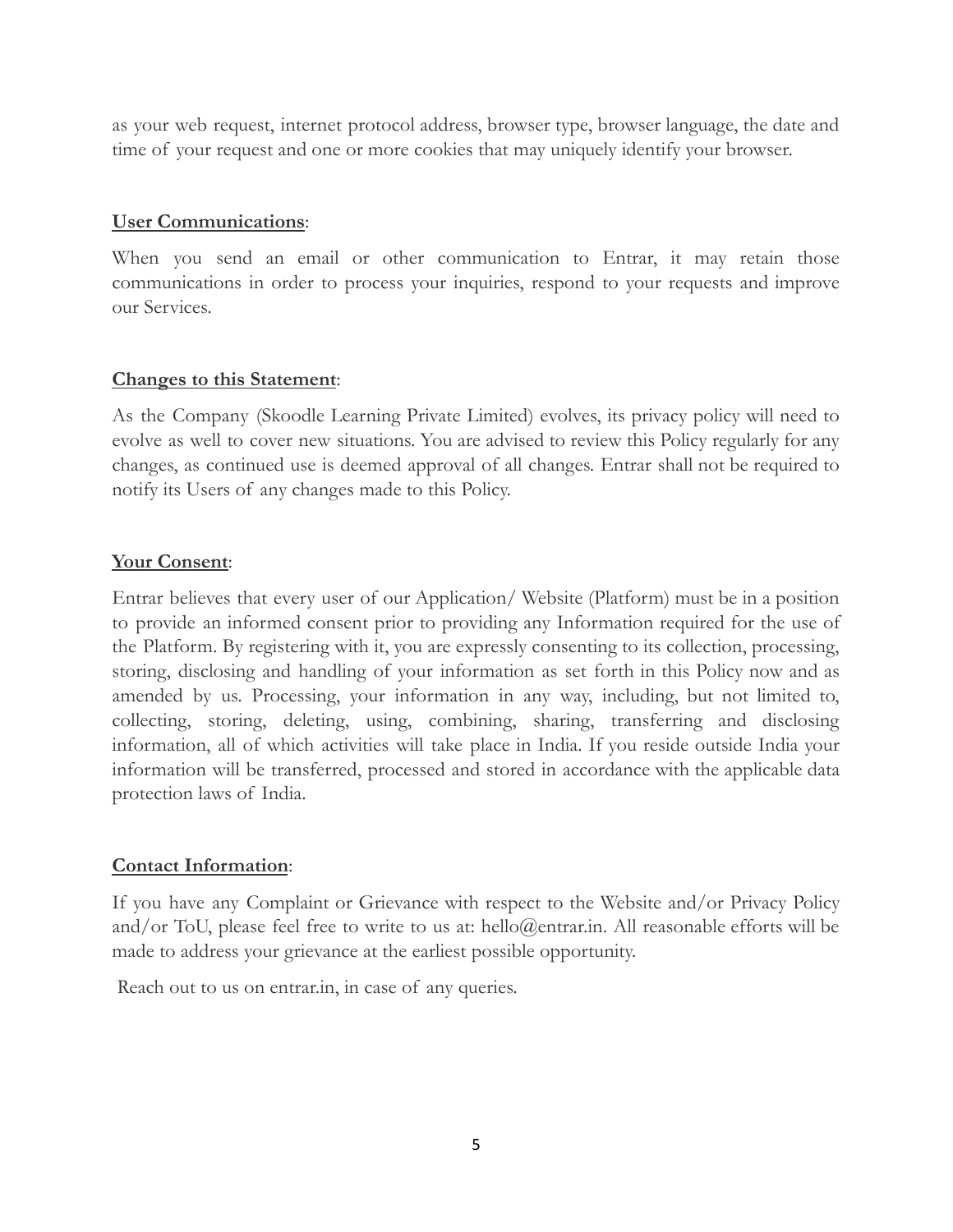#### **Terms of Use**

These Terms of Use ("**Terms**") are between Skoodle Learning Private Limited ("**Company/We/Us/Our**") and its Users ("**User/You/Your**") for (a) the use of our website www.entrar.in ("**Website**"), our applications - Entrar ("**Application**") or any products or services in connection with the Application / Website ("**Platform**") or (b) any modes of registrations or use of our Platform. You agree to be bound by the provisions of these Terms and Conditions.

Please read these Terms and the Privacy Policy of the Company ("**Privacy Policy**") with respect to registration with us, the use of the Application, Website, carefully before using the Platform. In the event of any discrepancy between the Terms and any other policies with respect to the Application and/or Website, the provisions of the Terms shall prevail.

Your use/access/browsing of the Application and/or Website and/or registration (with or without payment/with or without subscription) through any means shall signify, Your acceptance of the Terms and are legally bound by the same.

If You do not agree with the Terms and/or the Privacy Policy, please do not use the Application or Website or avail the Services. Any access to our Services/Application through registrations/subscription is non-transferable.

1. Except as mentioned below, all information, content, material, trademarks, trade names, and trade secrets including but not limited to the software, text, images, graphics, video, script and audio, contained in the Application and/or Website are proprietary property of the Company ("Proprietary Information"). No Proprietary Information may be copied, downloaded, reproduced, modified, republished, uploaded, posted, transmitted or distributed in any way without obtaining prior written permission from the Company and nothing on this Application and/or Website shall be or deemed to be conferring a license of and/or any other right, interest or title to or in any of the intellectual property rights belonging to the Company, to the User. You may own the medium on which the information, content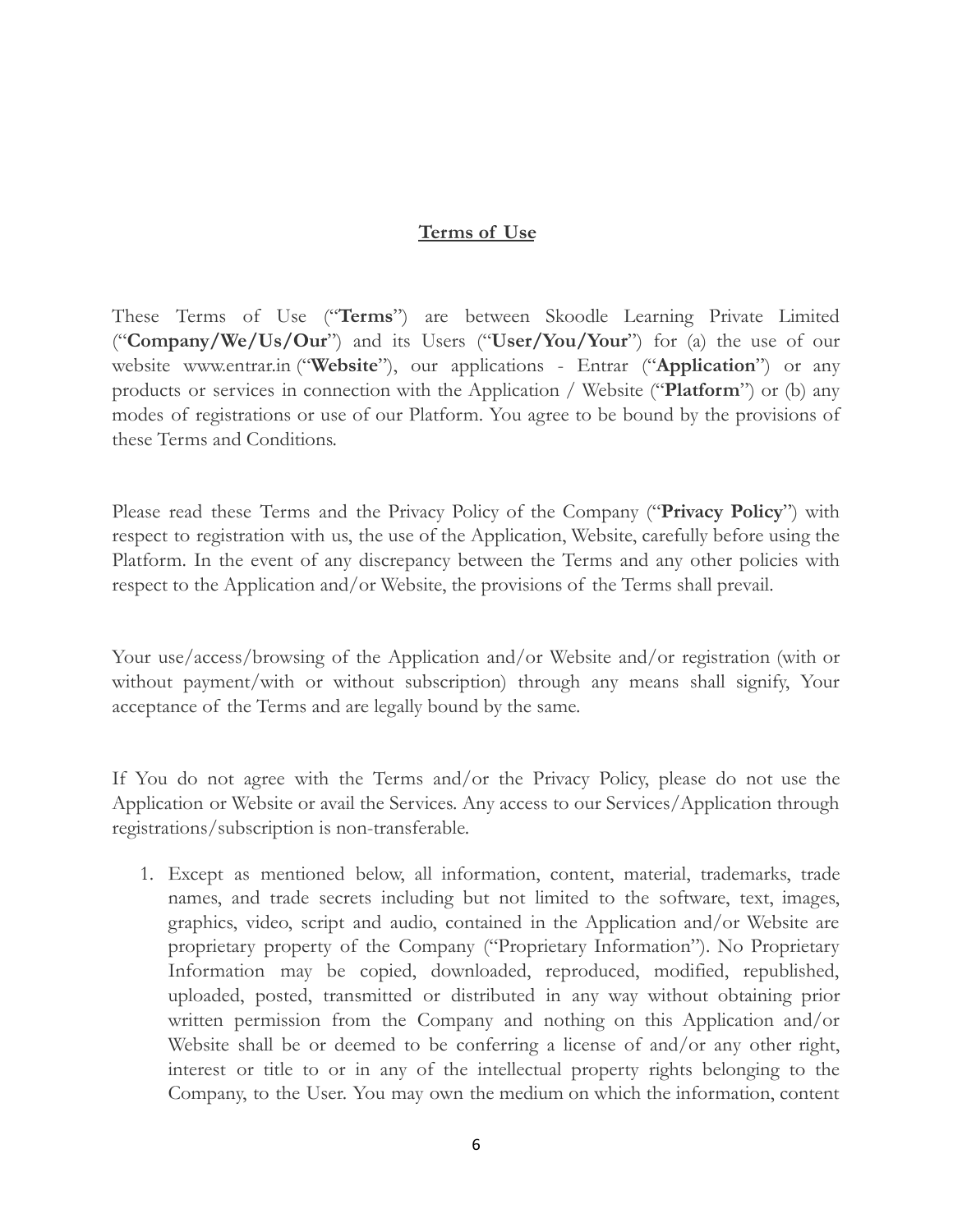or materials resides, but the Company shall at all times retain full and complete title to the information, content or materials and all intellectual property rights inserted by the Company on such medium.

- 2. Your use of our Platform is solely for Your personal and non-commercial use. Any use of the Platform or the contents therein, other than for personal purposes is prohibited. Your personal and non-commercial use of this Platform and / or of our Services shall be subjected to the following restrictions:
	- (i) You may not decompile, reverse engineer, or disassemble the contents of the Application and / or of our Website and/or modify, copy, distribute, transmit, display, perform, reproduce, publish, license, create derivative works from, transfer, or sell any information or software obtained from the Application and / or our Website, or remove any Copyright, Trademark registration, or other proprietary notices from the contents of the Application and / or of our Website.
	- (ii) You will not (a) use this Application and / or our Website and/or any of our Services for commercial purposes of any kind, or (b) advertise or sell the Application or Services or Domain names or otherwise (whether or not for profit), or solicit others (including, without limitation, solicitations for contributions or donations) or use any public forum for commercial purposes of any kind, or (c) use the Application and / or Website and Services in any way that is unlawful, or harms the Company or any other person or entity as determined by the Company.
	- (iii)No User shall be permitted to perform any of the following prohibited activities while availing our Services:
		- a. Making available any content that is misleading, unlawful, harmful, threatening, abusive, tortious, defamatory, libelous, vulgar, obscene, child-pornographic, doctored, lewd, lascivious, profane, invasive of another's privacy, hateful, or racially, ethnically or otherwise objectionable;
		- b. Stalking, intimidating and/or harassing another and/or inciting others to commit violence;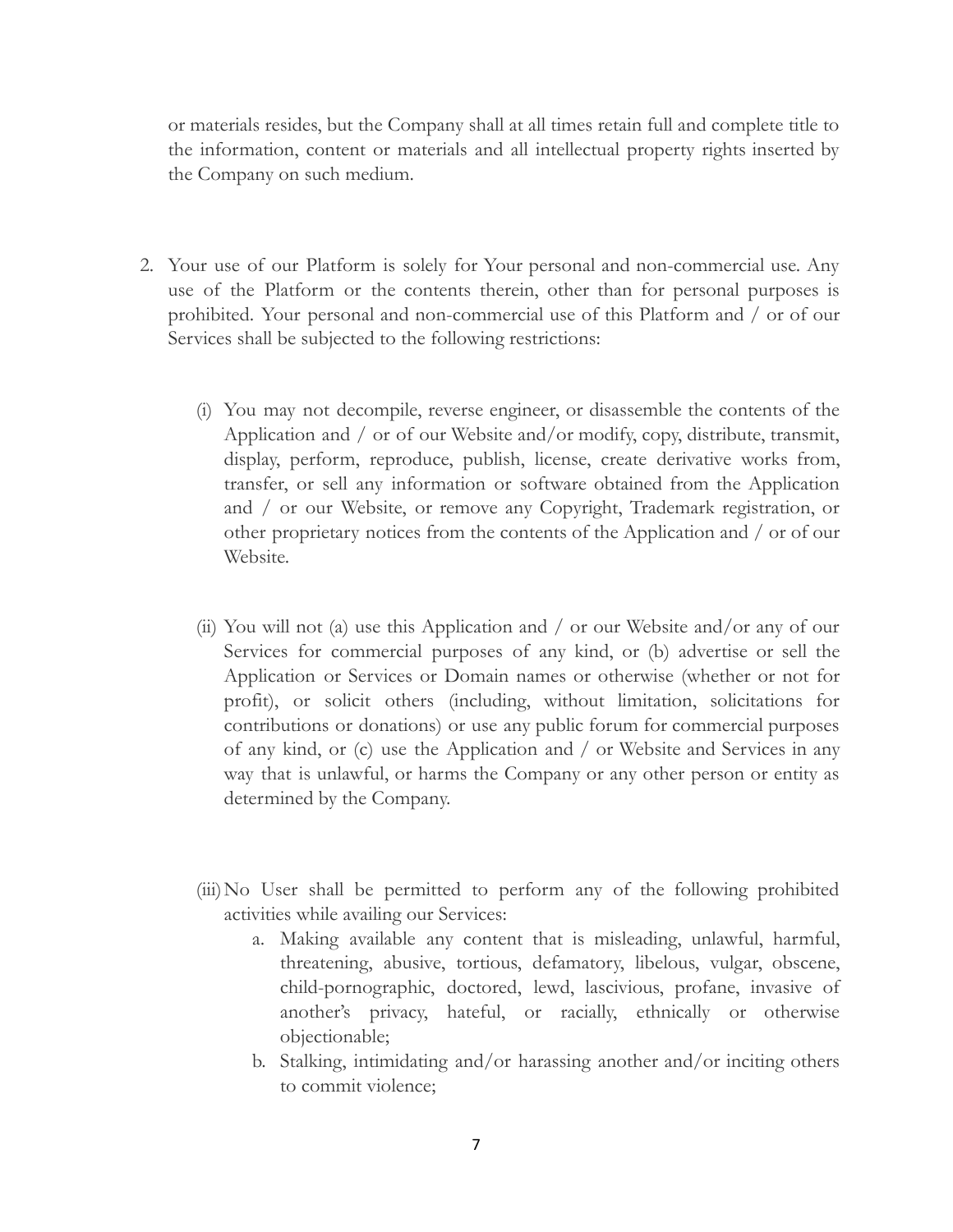- c. Transmitting any material that encourages anyone to commit a criminal offence, that results in civil liability or otherwise breaches any relevant laws, regulations or code of practice;
- d. Interfering with any other person's use or enjoyment of the Application/Website/Services;
- e. Making, transmitting or storing electronic copies of materials protected by Copyright, without the permission of the Company / Owner, committing any act that amounts to the infringement of intellectual property or making available any material that infringes any intellectual property rights or other proprietary rights of anyone else;
- f. Make available any content or material that You do not have a right to make available under any law or contractual or fiduciary relationship, unless You own or control the rights thereto or have received all necessary consents for such use of the content;
- g. Impersonate any person or entity, or falsely state or otherwise misrepresent Your affiliation with a person or entity;
- h. Post, transmit or make available any material that contains viruses, trojan horses, worms, spyware, time bombs, cancelbots, or other computer programming routines, code, files or such other programs that may harm the Application/services, interests or rights of other users or limit the functionality of any computer software, hardware or telecommunications, or that may harvest or collect any data or personal information about other Users without their consent;
- i. Access or use the Application/Website in any manner that could damage, disable, overburden or impair any of the Application's/Website's servers or the networks connected to any of the servers on which the Application/Website is hosted;
- j. Intentionally or unintentionally interfere with or disrupt the services or violate any applicable laws related to the access to or use of the Application/Website, violate any requirements, procedures, policies or regulations of networks connected to the Application/Website, or engage in any activity prohibited by these Terms;
- k. Disrupt or interfere with the security of, or otherwise cause harm to, the Application/Website, materials, systems resources, or gain unauthorized access to user accounts, passwords, servers or networks connected to or accessible through the Application/Website;
- l. Interfere with, or inhibit any user from using and enjoying access to the Application/Website, or engage in disruptive attacks such as denial of service attack on the Application/Website;
- m. Use robot, or other automatic device, program, algorithm or methodology, either to increase traffic to the Application/Website, or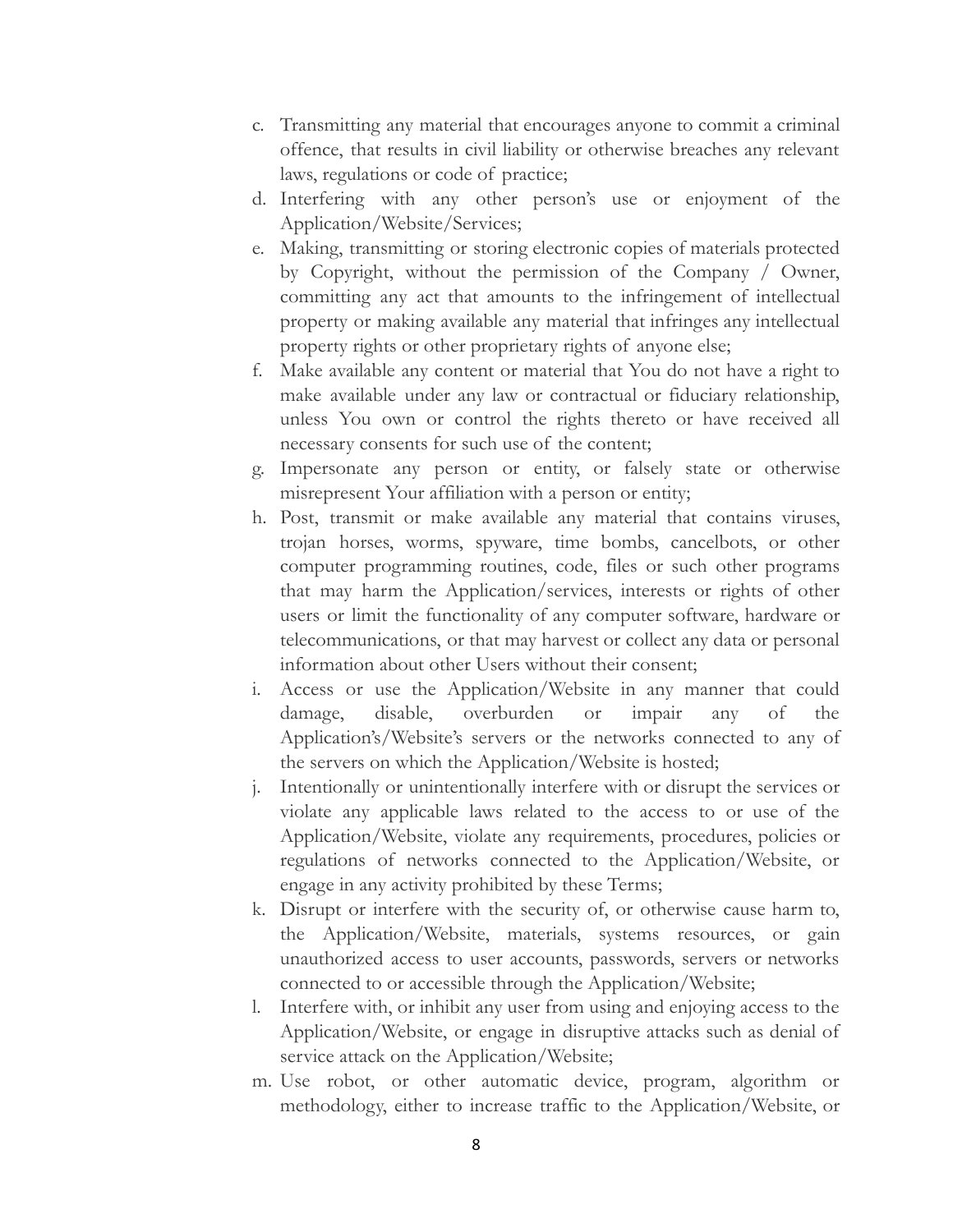to access, acquire, copy any content or monitor any portion of the Application /Website;

- n. Alter or modify any part of the Website and/or Application;
- o. Violate any of the terms specified under the Terms for the use of the Application and/or Website.
- 3. In the preparation of the Application/Website and contents therein, every endeavour has been made to offer the most current, correct, and clearly expressed information possible, by Our team of subject matter experts. Nevertheless, inadvertent errors may occur. The Company disclaims any responsibility for any errors and accuracy of the information that may have crept in the Application. Any feedback from User is most welcome to make the Application and contents thereof error free and user friendly. Company also reserves the right and discretion to make any changes/corrections or withdraw/add contents at any time without notice. Neither the Company nor any third parties provide any warranty or guarantee as to the accuracy, timeliness, performance, completeness or suitability of the information and materials found or offered on Application/Website for any particular purpose. You acknowledge that such information and materials may contain inaccuracies or errors and we expressly exclude liability for any such inaccuracies or errors to the fullest extent permitted by law.
- 4. Our Website / Application provides Users with access to compiled educational information and related sources. Such information is provided on an "As Is basis" and We assume no liability for the accuracy or completeness or use of such information. We shall not be liable to update or ensure continuity of such information contained on the Website. We would not be responsible for any errors, which might appear in such information, which is compiled from third party sources.
- 5. The contents of the Application/Website are developed on the concepts covered in the syllabus prescribed for students of various courses. The use of the Application/Website is not endorsed as a substitution to the curriculum based education provided by the educational institutions but is intended to supplement the same by explaining and presenting the concepts for easy understanding.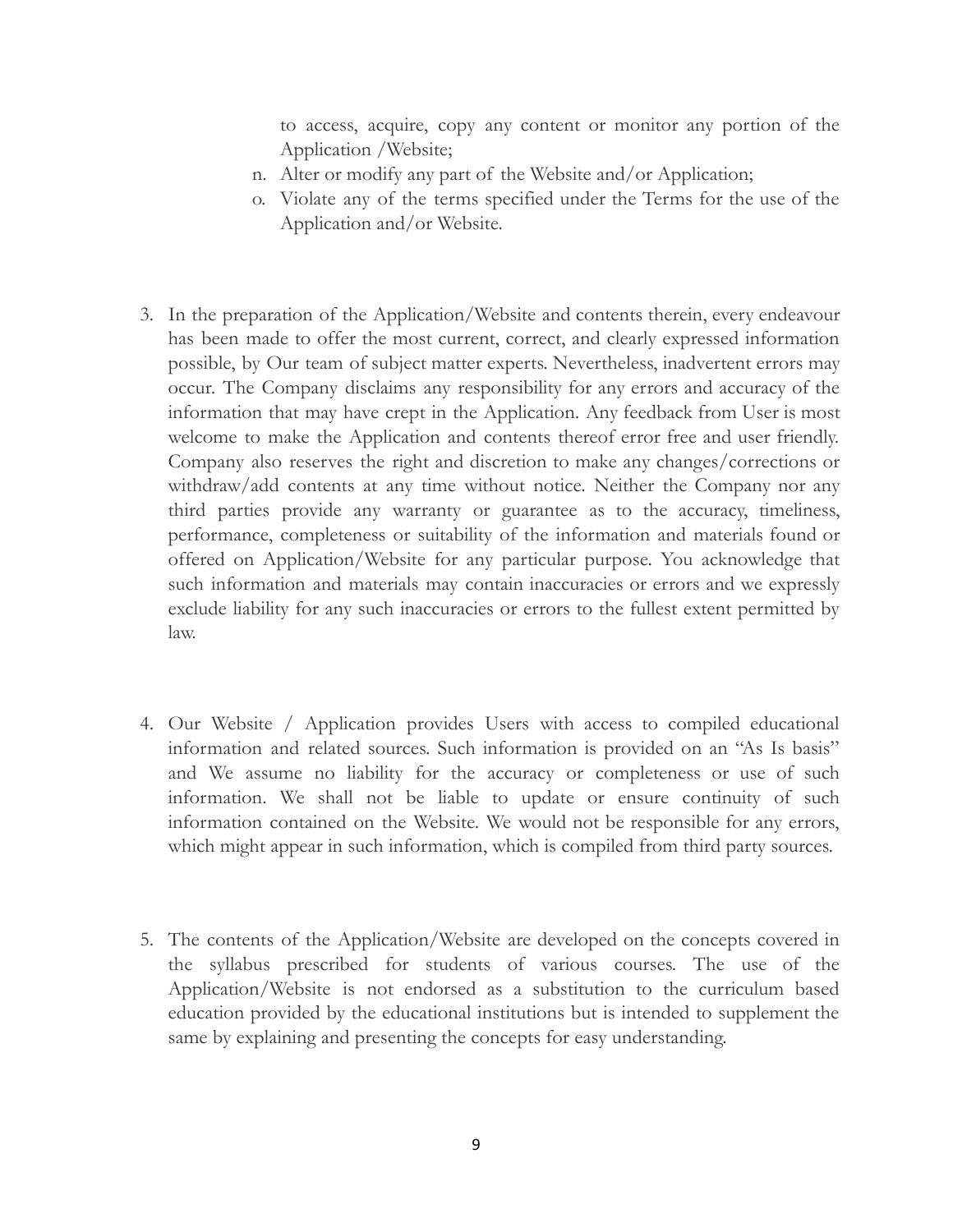- 6. From time to time the Website may also include links to other websites. These links are provided for your convenience to provide further information. They do not signify that we endorse these website(s). We have no responsibility for the content of the linked website(s).
- 7. The Company may, based on any form of access to the Application (including free download/trials) or Services or Website or registrations through any source whatsoever, contact the User through sms, email, Whatsapp and call, to give information about its products as well as notifications on various important updates and/or to seek permission for demonstration of its products. The User expressly grants such permission to contact him/her through telephone, SMS, e-mail, Whatsapp and holds the Company indemnified against any liabilities including financial penalties, damages, expenses in case the User's mobile number is registered with Do not Call (DNC) database. By registering yourself, you agree to make your contact details available to Our employees, associates and partners so that you may be contacted for education information and promotions through telephone, SMS, email, Whatsapp etc.
- 8. Upon registration through any means whatsoever, the Company may contact You through the registered mobile number or e-mail or any other mobile number or contact number or email provided by You to enable effective provision of Services. The User expressly permits the Company to contact him/her and the student utilising the Services, through the above mentioned means at any time post registration.
- 9. The Company shall have the right to monitor the download and usage of the Application/Services and the contents thereof by the User/student, to analyze such usage and discuss the same with the User/student to enable effective and efficient usage of the Services. The User expressly permits the Company to clear the doubts of the student using the Application/online portal by answering the questions placed before it, providing study plans, informing of the progress, providing feedback, communicating with the student and mentoring the student through telephone or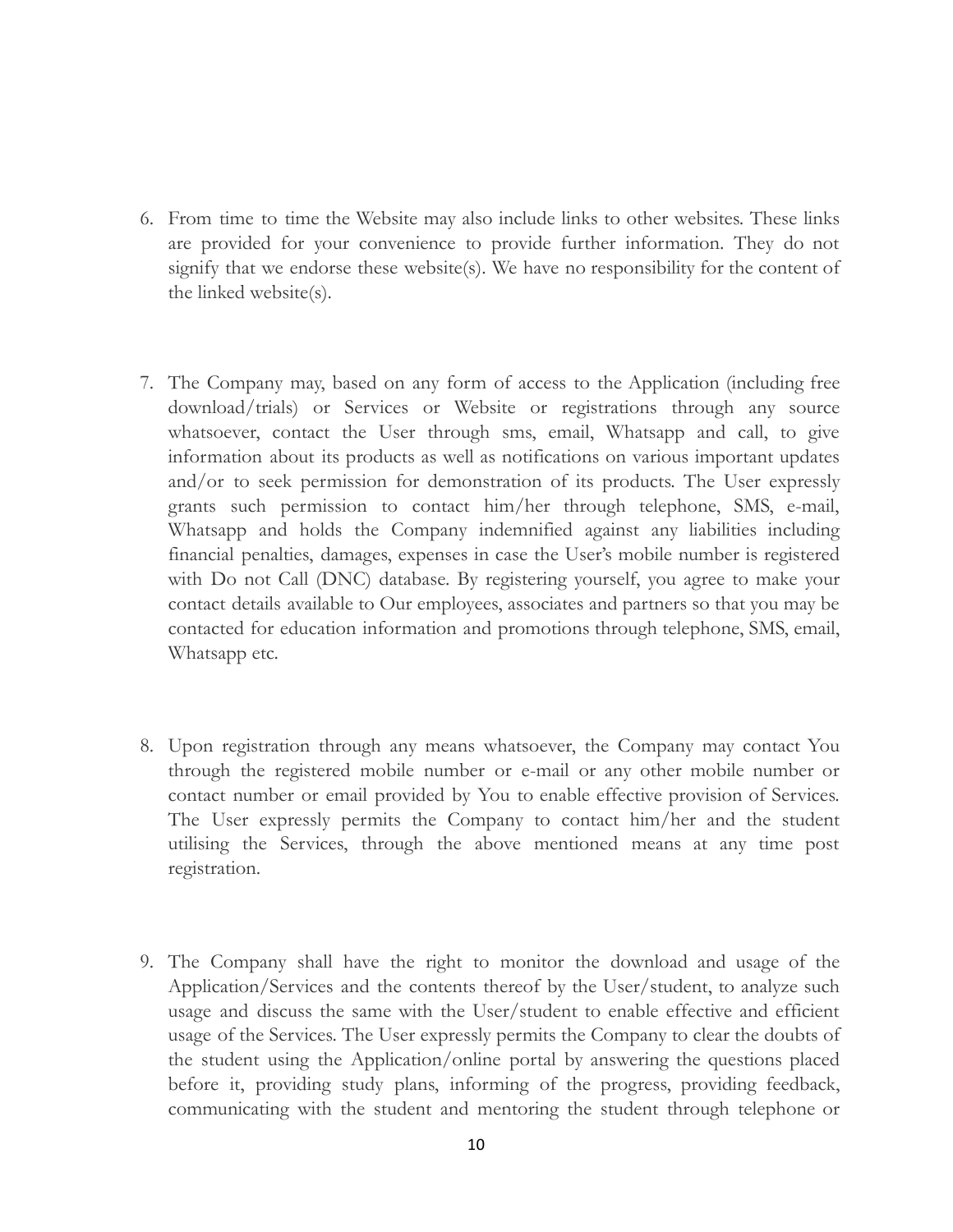e-mail on express consent of the legal guardian/parent of the User or through any other forum.

- 10. While the Company has made efforts to train the personnel engaged in the sales and services relating to its products to enable quality control, it makes no warranties or representations whatsoever regarding the quality and competence of such personnel and would not be responsible for any deviant behaviour of any such personnel. Any feedback from Users relating to the same is most welcome and Company reserves the right and discretion to take any action in this regard.
- 11. Access to certain elements of the Services including doubt clearance, mentoring services etc may be subject to separate terms and conditions. The Company reserves the right to determine the criteria for provision of various elements of its Services to the different categories of Users based on its policies. Hence, subscription to the Application/products or registrations do not automatically entitle the User to any and all elements of Services provided by the Company and the Company shall be entitled to exercise its discretion while providing access to and determining continuity of certain elements of Services. We reserve the right to extend, cancel, discontinue, prematurely withdraw or modify any of Our Services at Our discretion.
- 12. The Company's products and / or Services, including the Application and content, are compatible only with certain devices/tablets/instruments/software. It is upto the User to meet the compatibility requirements of the Software provided by the Company. The Company also reserves the right to upgrade the type of compatible devices as required from time to time.
- 13. The Company shall have no responsibility for any loss or damage caused to tablet or any other hardware and / or software and/or instrument, including loss of data or effect on the processing speed, resulting from Your use of our products and Services.
- 14. It is Your sole responsibility to ensure that the account information provided by You is accurate, complete and latest. You alone shall be responsible for maintaining the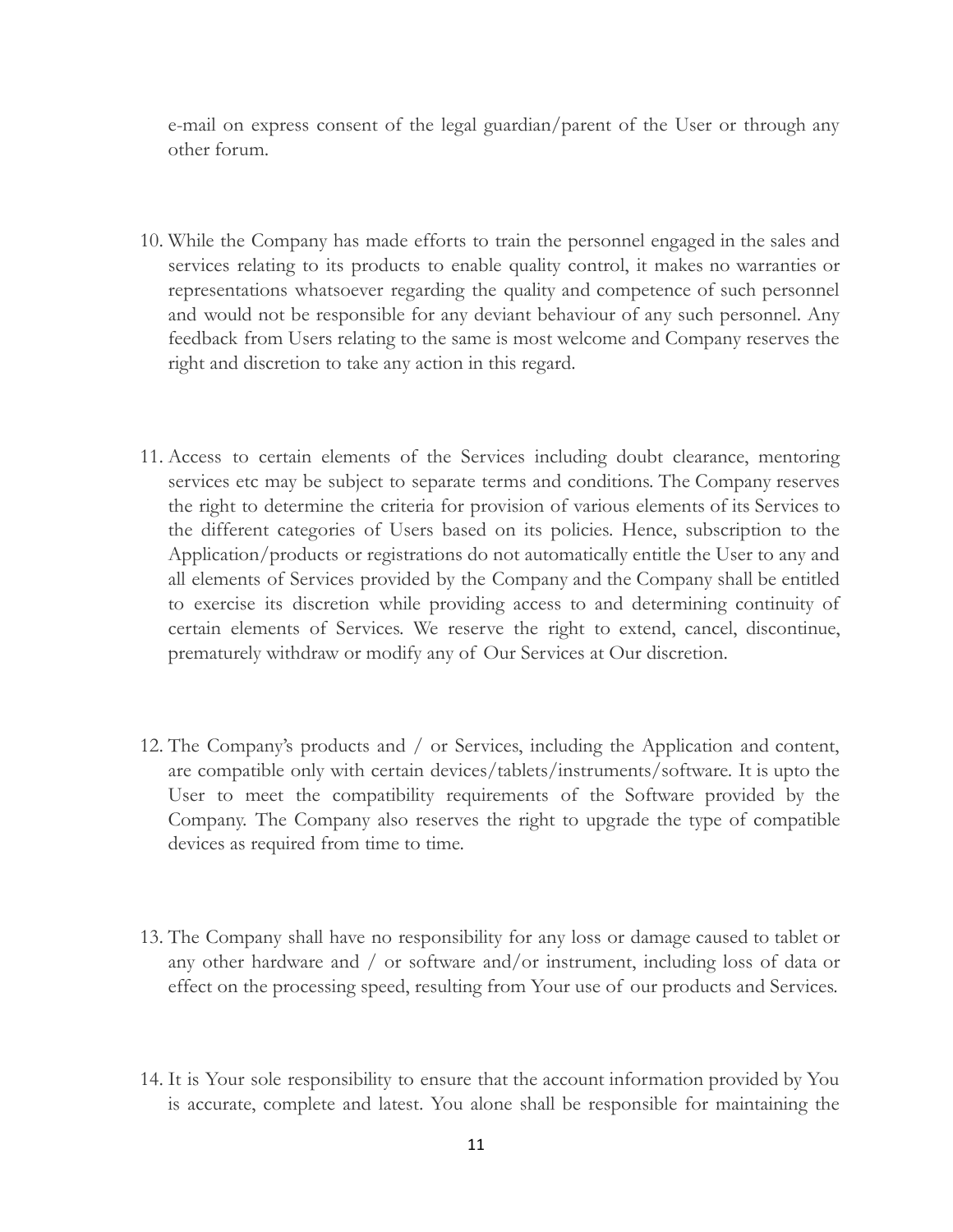confidentiality of the account information and for all activities that occur under Your account. You agree to (a) ensure that You successfully log out from Your account at the end of each session; and (b) immediately notify the Company of any unauthorized use of Your account. If there is reason to believe that there is likely to be a breach of security or misuse of Your account, we may request You to change the password or we may suspend Your account without any liability to the Company, for such period of time as we deem appropriate in the circumstances. We shall not be liable for any loss or damage arising from Your failure to comply with this provision. (c) You will reset / change your Password every SIX (6) months. You also acknowledge that Your ability to use Your account is dependent upon external factors such as internet service providers and internet network availability and the Company cannot guarantee accessibility to the Application at all times. In addition to the disclaimers set forth in the Terms, the Company shall not be liable to You for any damages arising from Your inability to log into Your account and access the services of the Application at any time.

- 15. Only Adults who are competent to contract, as provided under the governing laws, shall be eligible to register for the Application / Website. Persons who are minors, are not eligible to register for Our products or Services. As a minor if You wish to use Our Website / Application, such use shall be made available to You through Your legal Guardian or Parents, who have agreed to these Terms.
- 16. In the event a minor utilizes/accesses the Application/Website, it is assumed that he/she has obtained the consent of the legal guardian or parents and such use is made available by the legal guardian or parents. The Company will not be responsible for any consequence that arises as a result of misuse of any kind of Our Application or Our Website that may occur by virtue of any person including a minor registering for the Services/products provided.
- 17. By using the products or Services You agree that all the data provided by You is accurate and complete and that the student using the Application has obtained the consent of parent/legal guardian (in case of minors). The Company reserves the right to terminate Your subscription and / or refuse to provide You with access to the products or Services if it is discovered that You are under the age of 18 (eighteen) years and the consent to use the products or Services is not made by Your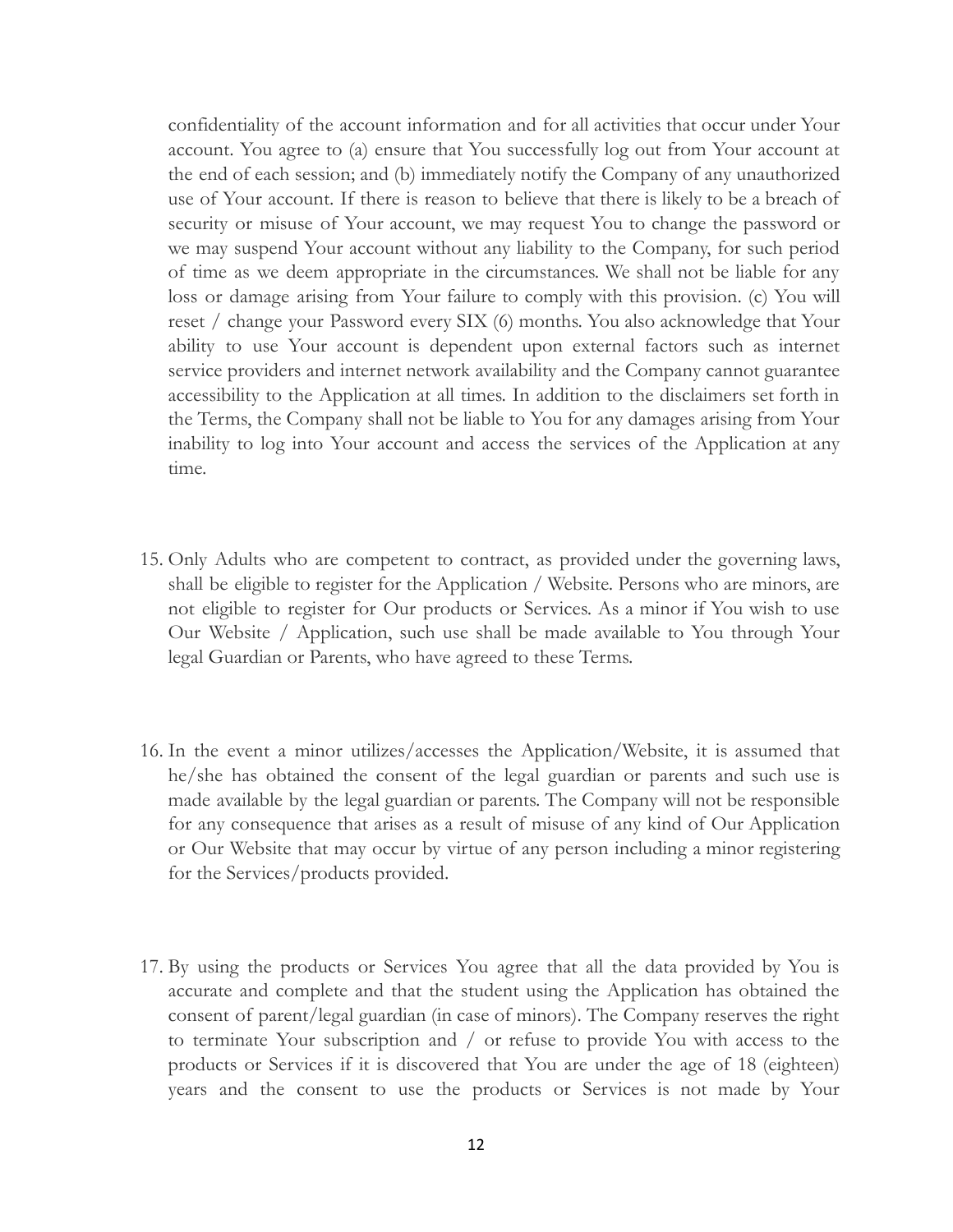parent/legal guardian or any information provided by You is inaccurate. It shall be Your sole responsibility to ensure that You meet the required qualification.

- 18. In no event shall the Company, its officers, directors, employees, partners or agents be liable to You or any third party for any special, incidental, indirect, consequential or punitive damages whatsoever, including those resulting from loss of use, data or profits or any other claim arising out, of or in connection with, Your use of, or access to, the Application / Website.
- 19. In the event of Your breach of these Terms, You agree that the Company will be irreparably harmed and may not have an adequate remedy in money or damages. The Company therefore, shall be entitled in such event to obtain an injunction against such a breach from any court of competent jurisdiction. The Company's right to obtain such relief shall not limit its right to obtain other remedies.
- 20. Any violation by You of the terms of this Clause may result in immediate suspension or termination of Your Account, apart from any legal remedy that the Company can avail.
- 21. The Terms shall be governed by and construed in accordance with the laws of India, without regard to conflict of law principles. Further, the Terms shall be subject to the exclusive jurisdiction of the competent courts located in Bangalore and You hereby accede to and accept the jurisdiction of such Courts.
- 22. The Company has the right to change, modify, suspend, or discontinue and/or eliminate any aspect(s), features or functionality of the Application or the Services as it deems fit at any time without notice. Further, the Company has the right to amend these Terms from time to time without prior notice to you. The Company makes no commitment, express or implied, to maintain or continue any aspect of the Application. You agree that the Company shall not be liable to You or any third party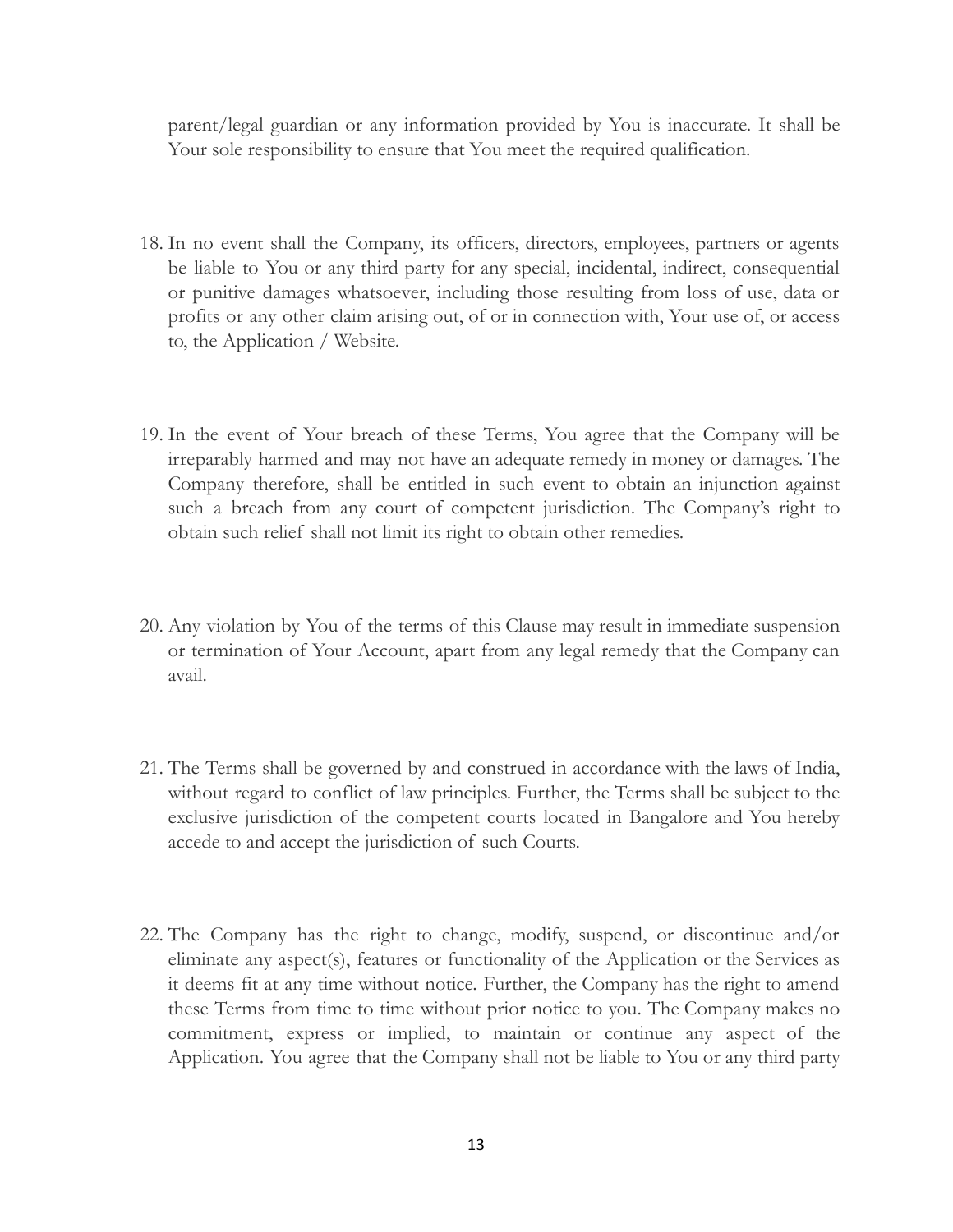for any modification, suspension or discontinuance of the Application/Services. All prices are subject to change without notice.

- 23. Subscription & Refund Policy: Please read the subscription terms and conditions carefully before subscribing to any of the subscription plans, as once you have subscribed you cannot change and/or cancel your subscription plan. Once you subscribe and make the required payment, it shall be final and there cannot be any changes or modification to the same and neither will there be any refund. You shall not give any unauthorized access or distribute or reproduce the content to a third party. In the event, the Company becomes aware of the User giving such unauthorized access to any third party or distributing or reproducing any content to any third parties, the Company reserves the right to immediately suspend or terminate the said User's account.
- 24. Notice: All notices served by the Company shall be provided via email to Your account or as a general notification on the Application/Website. Any notice to be provided to the Company should be sent to hello@entrar.in
- 25. Entire Agreement: The Terms, along with the Privacy Policy, and any other guidelines made applicable to the Application / Website from time to time, constitute the entire agreement between the Company and You with respect to Your access to or use of the Application, Website and the Services thereof.
- 26. Assignment: You cannot assign or otherwise transfer Your obligations under the Terms, or any right granted hereunder to any third party. The Company's rights under the Terms are freely transferable by the Company to any third parties without the requirement of seeking Your consent.
- 27. Severability: If, for any reason, a court of competent jurisdiction finds any provision of the Terms, or portion thereof, to be unenforceable, that provision shall be enforced to the maximum extent permissible so as to give effect to the intent of the